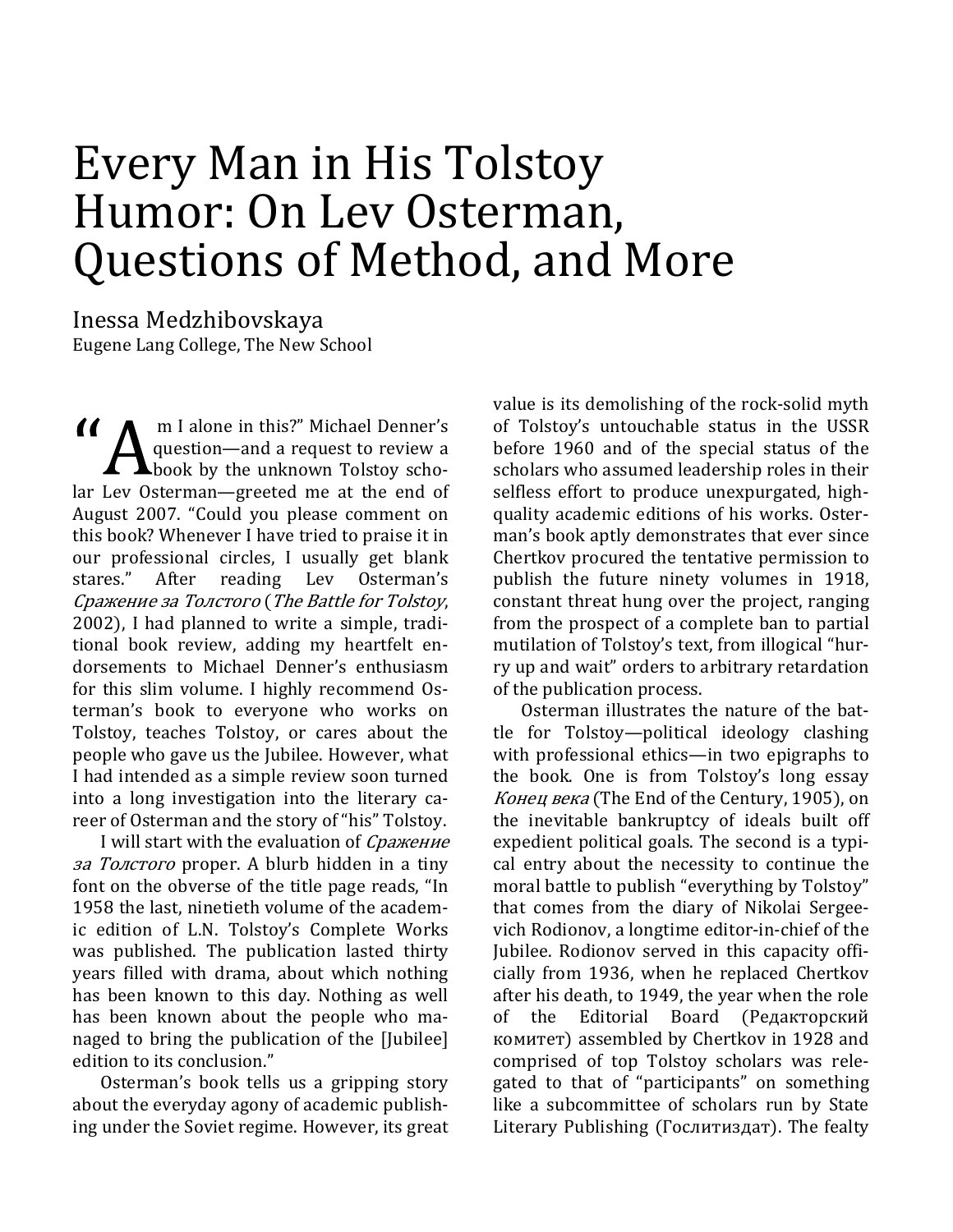of Tolstoy specialists to the former was later transferred to that of the State Editorial Committee (Госкомиздат). These transfers of feudal bondage to various organs of the punitive ideological machine underscored the intensifying resistance of the Soviet authorities to the very idea of publishing the complete and all-too-subversive works of Tolstoy. The volumes of the Jubilee documenting the growth of Tolstoy's religious outlook—an outlook so uncomfortable to the regime—were frozen for years (such as volumes 23, 28, 48, and 49). When finally released after 1951, the names of the remaining members of the Jubilee editorial board were altogether removed from the title page of the rogue volumes, severely censored. A sinister totalitarian imprimatur graced nearly all volumes numbered 61 and above at their opening: "The edition is carried out under the supervision of State Editorial Committee" (Госредкомиссия). With the apparatchiks installed to watch over their shoulder, the surviving members of the team, Gudzii, Gusev, Kornev, Piksanov, and Rodionov, heroically carried on with the work begun in 1928. Throughout the thirty-year-long history of the Jubilee, Rodionov never ceased the battle bequeathed to him by Chertkov, and he and his team miraculously succeeded in publishing Tolstoy practically in his entirety.

The battle for the Jubilee included many stages. During the war, Tolstoy's archive moved to Tomsk. In the ensuing chaos, Rodionov was able to take all the prepared volumes, as yet not cleared for publication, to his house, thus saving decades of work until 1949, first from bombshells and then from possible confiscation. On September 7, 1946, the Zhdanovite Politburo of the Central Committee of VKP(b) issued a ruling concerning the academic edition, which enabled the State Editorial Committee to edit it down by shortening commentary and excluding those letters and notes by Tolstoy that "had no bearing on the social situation." Although Rodionov repeatedly vouchsafed that he was a sincere Soviet worker who never disputed party decisions, he also

kept insisting that Tolstoy deserved to be known in his completeness and that without such representation the world would never know the real Tolstoy. A year before Stalin's death, Rodionov received official warning accusing him of irresponsibility and abuse of office. In February 1954, a shaky compromise was reached to publish all of Tolstoy's works, as approved by State Editorial Committee, the new ideological boss.

Osterman concentrates mainly (although not only) on this battle for Tolstoy as he follows in the footsteps of Rodionov's diary. Whereas Tolstoy specialists may know something about the publishing of the Jubilee, the greatest value of Osterman's book is the considerable portions of Rodionov's diary it contains. This previously unavailable material is a priceless documentary source that allows us as never before to become insiders to the twisted and tragic history of the edition. Osterman became a close younger friend of Rodionov's in 1948, and his book is primarily a tribute to his late spiritual teacher and his teacher's wife, Natalia Ul'rikhovna (nee Avranek, the daughter of the renowned principal choirmaster of the Bolshoi).

The book tells several stories, those of the Rodionov family's noble ancestry (they were relations of the Princes Shakhovskoy), their participation in the толстовство movement at the turn of the century and before 1917, and Rodionov's acquaintance with Chertkov in 1918 as a young supporter of the Soviet co-op movement. It is through the initiative of Rodionov and his like-minded co-op enthusiasts and lovers of Tolstoy that an idea arose to lure Chertkov into the enterprise of publishing the whole of Tolstoy in Russia, including the works banned before 1917, as well as previously unavailable archival material. In the same year Chertkov and Aleksandra L'vovna Tolstaya had been searching for reliable allies among the representatives of the new order to realize the same goal, and a strong friendship was sealed.

After outlining the basic facts about the start-up of the Jubilee venture in 1928, Oster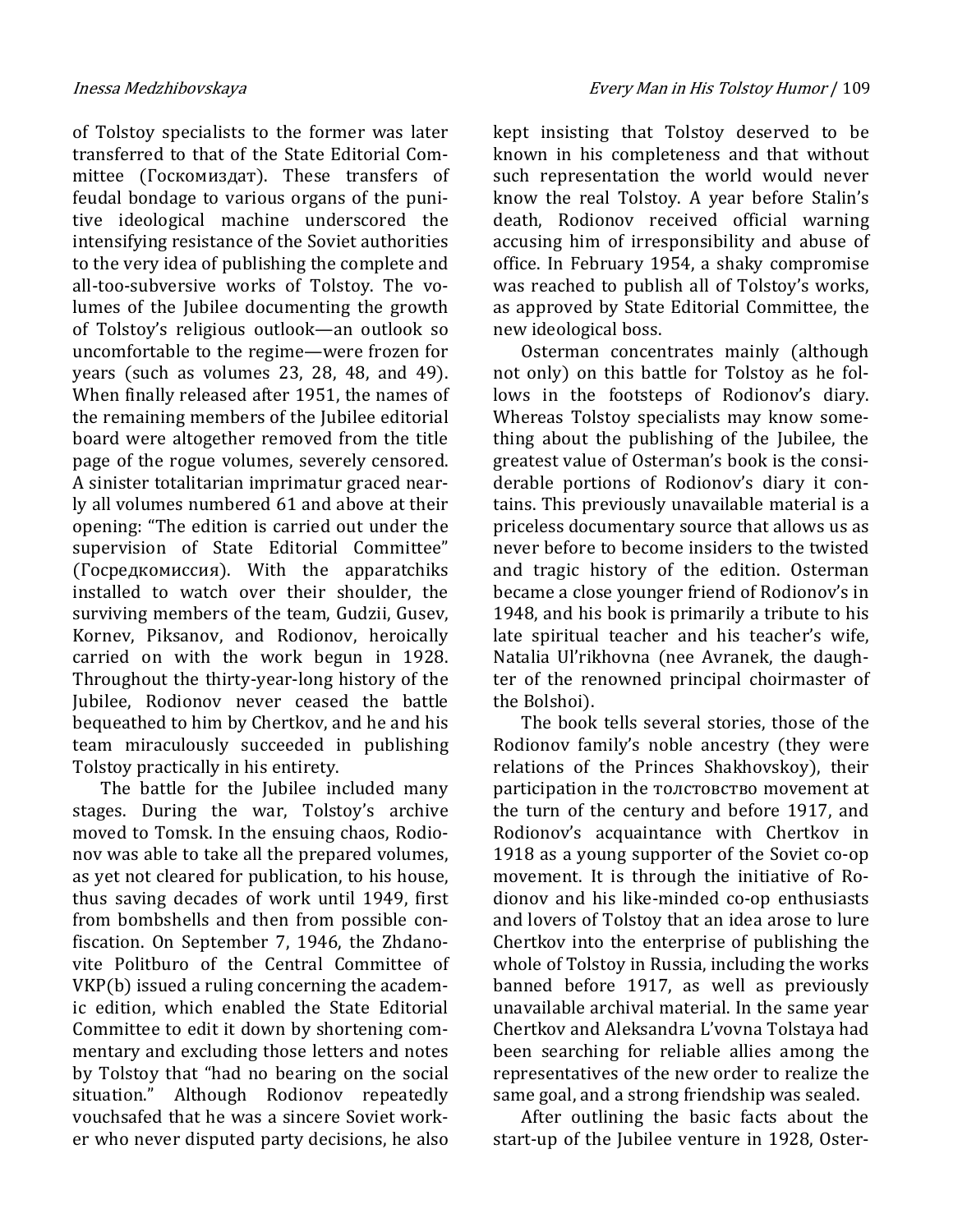man interrupts the story of the publication proper and follows its fate indirectly through Rodionov's diary. The diary illuminates the contradictions and incredible stamina of Rodionov the man, highlighting his surprisingly pro-Soviet worldview and engrossing the reader in the smaller but no less meaningful emotional details of his family and household from the 1920s through 1952, the year Natalia Ul'rikhovna died. The years until Rodionov's own death to lung cancer in 1960 and during his common-law companionship with the widow of the writer Mikhail Prishvin are set off in another chapter that documents, among other things, the completion of the Jubilee in the new era, after Stalin. These separate storylines may only slightly or may not necessarily intertwine with Tolstoy. The longest chapter, Дневник ополченца (Diary of Ensign), is an unabridged rendition of Rodionov's diary accounts of his participation in World War II as a soldier in the people's volunteer corps until his disqualification due to age and poor health. The chapter mentions Tolstoy only to express Rodionov's wonderment at how well read the young generation may be in Hugo and how poorly in Tolstoy. It turns out that the editorin-chief of the Jubilee was completely unaware of the scarcity of Tolstoy's books on public library bookshelves. The alleged spiritual ancestor of Socialist Realism, Tolstoy was unavailable for perusal!

Preoccupied with Rodionov's image of the classic representative of the old intelligentsia, Osterman quotes at length such problematic passages from the diary, presenting us with the Rodionov who is thoroughly compliant with the party line and even indoctrinated. Osterman interpolates his own polemics with those of his teacher who incomprehensibly failed to recognize that the hand impeding his work on Tolstoy and making Tolstoy unavailable to Soviet youth was the hand that fulfilled the will of the regime and its revered ideologues.

Because of these overlapping storylines and narrative strategies, Osterman's account

may at times be confusing and sometimes irritating. However, once you get used to its rhythms and mannerisms, it is not difficult to follow the Tolstoy part of the story. Rodionov assumed leadership of the Jubilee at a critical point in its history. Before his death in 1936, Chertkov had had several strokes and had been gravely ill for years. The provisions of the first Jubilee contract that he signed with Госиздат (State Publishers) in April 1928, allowing the board of editors to work, relatively well funded, under the gingerly protection of the enlightened State Editorial Committee consisting of Lunacharsky, Pokrovsky, and Bonch-Bruevich, were hard to enforce from the very beginning. They were increasingly difficult to enforce in the 1930s, when Lunacharsky and Pokrovsky were no longer alive, and Bonch lived under a real threat of persecution. Still, Chertkov and his team were ready to cope with all bureaucratic obstacles as long as the main condition of their work was satisfied: Absolutely all of Tolstoy's legacy should be published without alterations, emendations, or omissions. When Chertkov realized that his powers were failing, he summoned Rodionov in 1928 and would not let him leave without receiving his assurance that he would risk everything, even his life, to oversee the completion of Tolstoy's свод (harmony) (diary passages in Osterman 28-29). Rodionov, who was no scholar, but possessed the required "literacy" and "wit" as Chertkov put it, gave Chertkov his word of honor that Tolstoy's will of 1910 regarding the posthumous publication of his works would be done. Rodionov and Chertkov's son ran the Jubilee de facto from 1928. By the time of Chertkov's death in November 1936, seventy-two volumes were ready to go into print, but only thirty-eight had been published and the majority of the finished volumes languished in the editorial headquarters of the Jubilee team, located, quite fatefully, not far from the Lubyanka.

Stalin's bureaucrats and henchmen from Гослитиздат and the Central Committee were slowing the review process of completed vo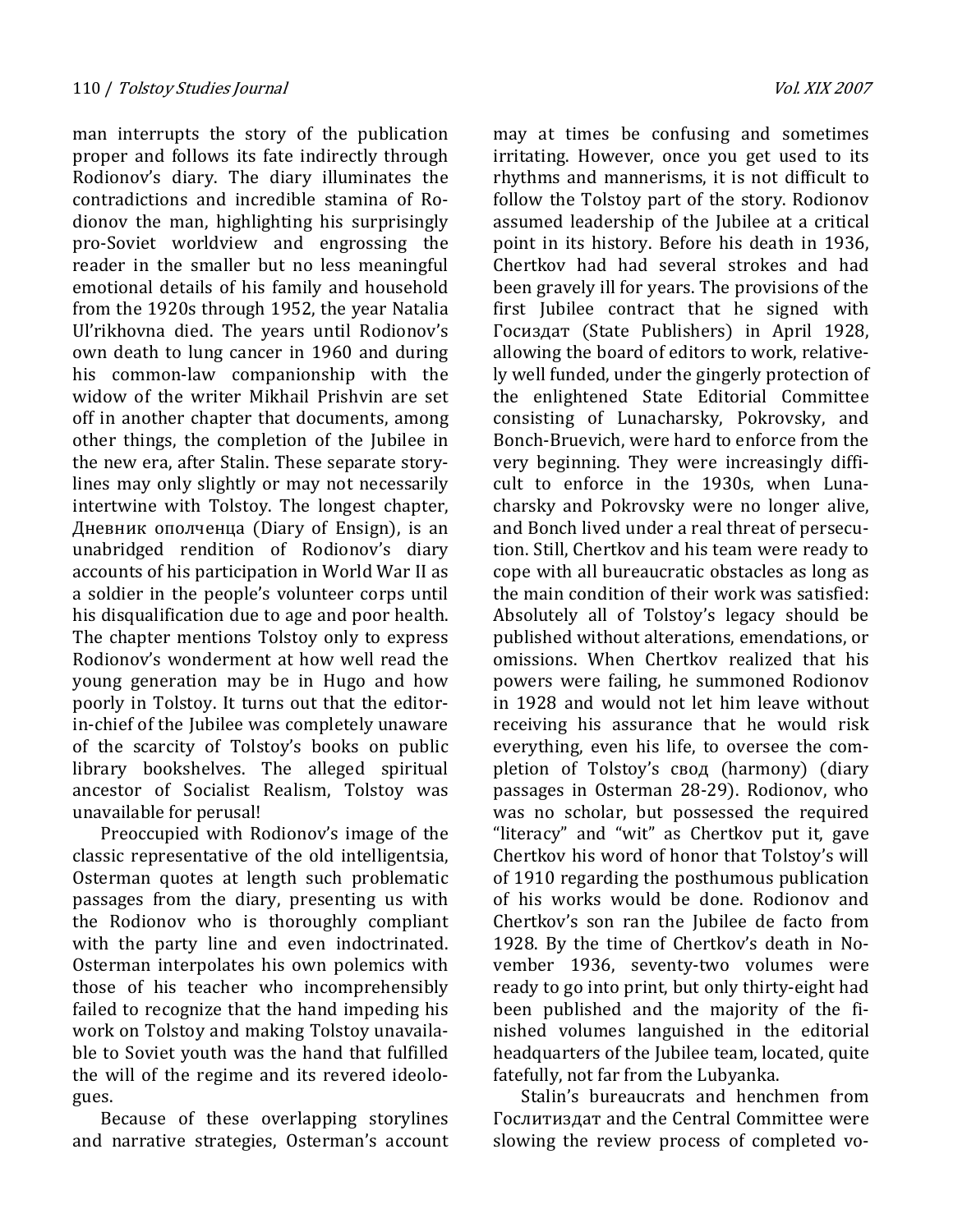lumes, insisting on shortening or changing commentary, or pretending that there was a dire shortage of work force and funds. The publication was stalled indefinitely due to an unfavorable political climate, the euphemism that the functionaries used to describe their busy lives during show trials and their destruction of class enemies at home and abroad. Osterman ventures several important explanations for this behavior. He explains that the literal sabotage of the work of the Rodionov team by Lozovsky, new head of Гослитиздат since 1936, had a rather easy if disturbing explanation. Lozovsky, previously arrested by Stalin and demoted from his post as head of International Trade Unions (Профинтерн), feared for his life. Lozovsky was simply too afraid to approve volumes that mostly contained the "anti-Soviet" Tolstoy at his best. In this macabre twist of events, Tolstoy's texts could mean death for anyone who gave the green light to their publication. One of the members of the editorial board, V. A. Naumov (first name beyond the initials unknown), had already disappeared without a trace during the earliest stages of the purges in 1930, so says Osterman's caption under one of the group pictures in his volume (29). At the peak of Stalin's terror, Rodionov had to proceed with "innocent" volumes: variants to Anna Karenina or volumes 83 and 84, containing Tolstoy's letters to his wife, Sofi'a Andreevna.

The efforts of Lozovsky and his like would close down the relatively independent editorial office near Lubyanka in 1939 and force the editorial team to work under direct control of Гослитиздат. A new, draconian contract was signed and the Jubilee venture was extremely tenuous from 1939 to 1949. No volumes reached the publication stage during that decade. Like Chertkov before him, Rodionov had to resort to acts of desperate courage and keen diplomacy to acquire the minimum funds necessary to continue the work as they tried simultaneously to shield Tolstoy's text from the encroachments of Stalin's zealots. Chertkov spent all of his life savings paying for the Jubi-

lee. Rodionov's last remaining luxury was the spacious apartment left to the Avraneks for life by Lenin's special decree. The apartment provided a refuge for Tolstoy's works and a hiding place during the war. To procure the necessary funds, Rodionov sold some of the published volumes (surely, a very puny overstock) to second-hand book dealers in 1938 as well as some pictures from Chertkov's archive to the Tolstoy Museum in Khamovniki.

For long months and years, Tolstoy specialists worked for free and then were only partially reimbursed. The most important tradeoffs to preserve Tolstoy meant that they had to sacrifice their commentary and include safe doses of Lenin in the introductions to the volumes to balance out the grave cases of political blindness and class illiteracy of Tolstoy's texts.

Chertkov's and Rodionov's dealings with the Soviet bureaucracy were often worthy of a plot by Zoshchenko, Kharms, or Il'f and Petrov. Consider these abridged passages from the diary that describe Rodionov's futile attempts to meet with Zhdanov's apparatchik, the historian Pospelov, the future editor-in-chief of Pravda, with whom at least eleven or twelve confirmed appointments were moved to "tomorrow." Finally, they meet.

Rodionov: I have been so insistently trying to gain a chance to see you in order to seek your advice, receive your guidelines for action as to how we may resolve this painful situation without violating the will of L.N. Tolstoy and, at the same time, act in accordance with the current guidelines that the Central Committee of the Party has in mind.

Pospelov: You have committed serious errors. The first one is your lengthy commentaries. Tolstoy's Complete Works is replaced with complete works of his commentators. The second error is your methods of commentary. You do not observe the contract and the contract stresses the need to be objective. Yet who could be more objective than Lenin? Why don't you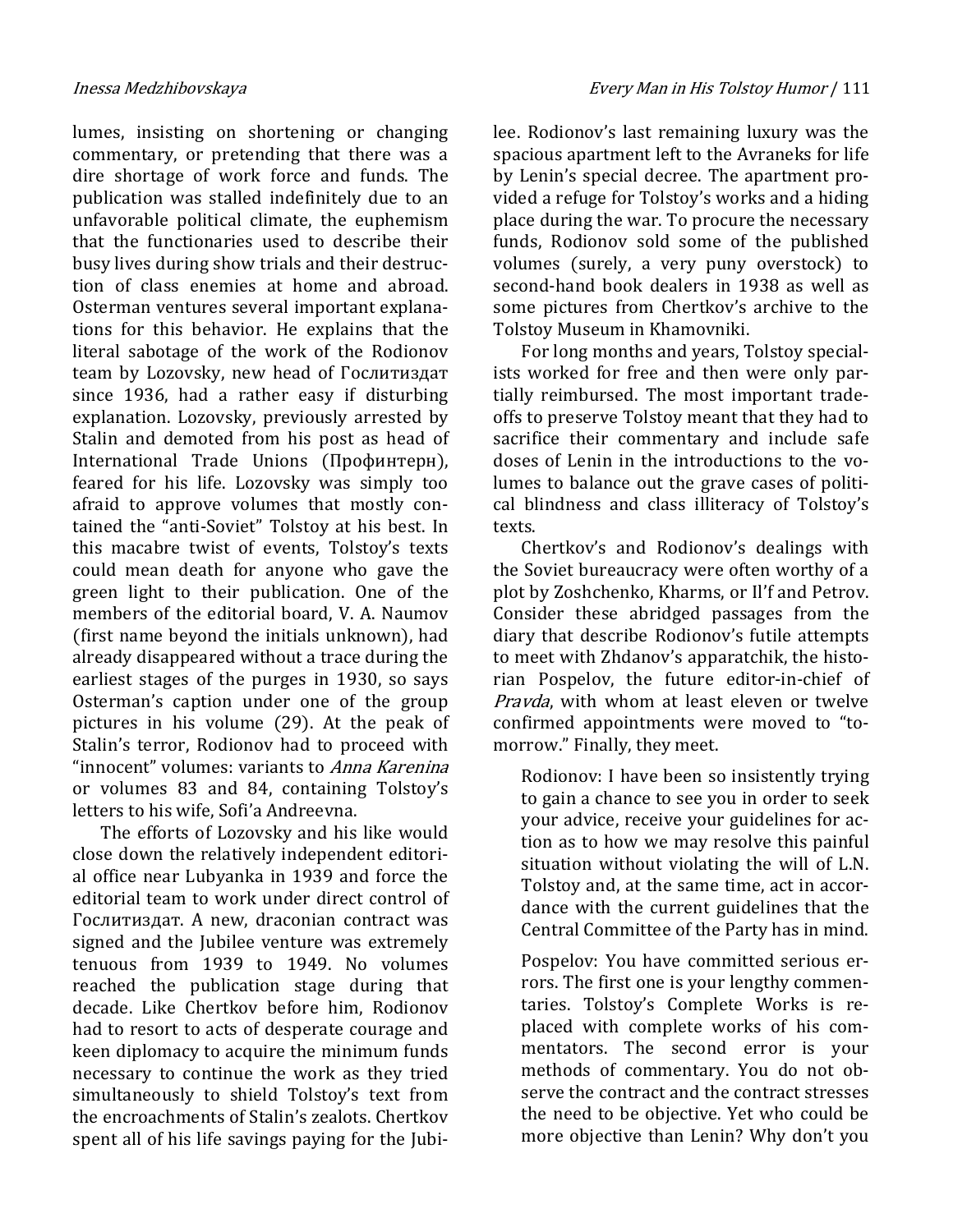enlist this most objective of all sources? Why do you write long biographies about the most insignificant people, even about those who ended up being counterrevolutionary?" (51-52)

Rodionov promised Pospelov complete loyalty regarding the commentaries and injections of objectivity while also securing Pospelov's guarantee that Tolstoy proper would be left intact.

Rodionov's ability to learn the talk of the regime as in the example above was ultimately successful in furthering the cause of the Jubilee. He finessed his tactics by methods of trial and error. In June 1937, he tried to summon the bureaucrats who were more or less boycotting the publication to соцсоревнование (Socialist competition) in order to expedite the publishing of a several-thousand-copy run of the academic Tolstoy for the masses. As we might expect, none of these strike brigade tactics helped. From August to early September 1938, Rodionov made another attempt at beating the bureaucratic beast at its own game when he delivered a talk to Soviet youth commemorating the 110th anniversary of Tolstoy's birth and reminding his audience about Tolstoy's will that his written legacy be made freely available to all. Rodionov spoke:

Only the Great October Revolution opened the door towards the carrying out of Tolstoy's will. Vladimir Grigorievich Chertkov roused a ready response from the leaders of the Soviet government and the Party. He held personal meetings with comrade Lenin and comrade Stalin in order to realize this [will of Tolstoy's]." (Excerpt from diary translated from Osterman 41)

In his hopes that the talk might be published or otherwise recorded, Rodionov believed, naïvely no doubt, that by praising the authorities' goodwill, he might actually bring that kindly support, bandied about in Soviet slogans, into being.

Rodionov more or less learned how to bluff where necessary for the sake of the edition. Moreover, in his sincere pro-communist eagerness to succeed, he felt that by promoting Tolstoy he was no different from other heroes of Socialist labor such as Aleksey Stakhanov and Pasha Angelina. He was firmly convinced that he was fighting his battle for the holy triumvirate, reappearing frequently in the diary, of Tolstoy, Lenin, and October. However, one of his desperate letters—one addressed to Stalin himself in 1950—he wisely never sent.

Thus, his ideological raptures tended to err on the side of caution. Chertkov's old-world and naïve honesty, on the other hand, revealed the sense of hopeless disconnect with reality as was fully expressed in his letters to Stalin. Two of these letters, reproduced by Osterman, belong in the tragic plot in the mode of catastrophism:

To you, dear and respected Iosif Vissarionovich, I feel emboldened to address myself as you are that comrade whose very initiative led this project to its good start in the wings of the late V.I. Lenin. I think that your single word is enough to bring to completion the formal side of the…affair." (From Chertkov's letter to Stalin in February 1934; Osterman 32-33)

In the last heart-rending letter, Chertkov fights his progressive sclerosis and is manifestly dyslexic. He reminds the leader, who in the summer of 1934 is preoccupied with his preparations for the Kirov affair, that he is a kind and simple-hearted man; he would understand the desperate situation of the team working without pay only to fulfill the will of Lev Nikolaevich concerning his writing (letter reproduced in Osterman 33-34).

In those moments when Osterman speaks in this book in his own voice and his tone is not pitched towards high pathos, he is capable of making fine discoveries. For example, he proves that in reality there was no documented evidence of Lenin's unequivocal support of the necessity to publish "the whole of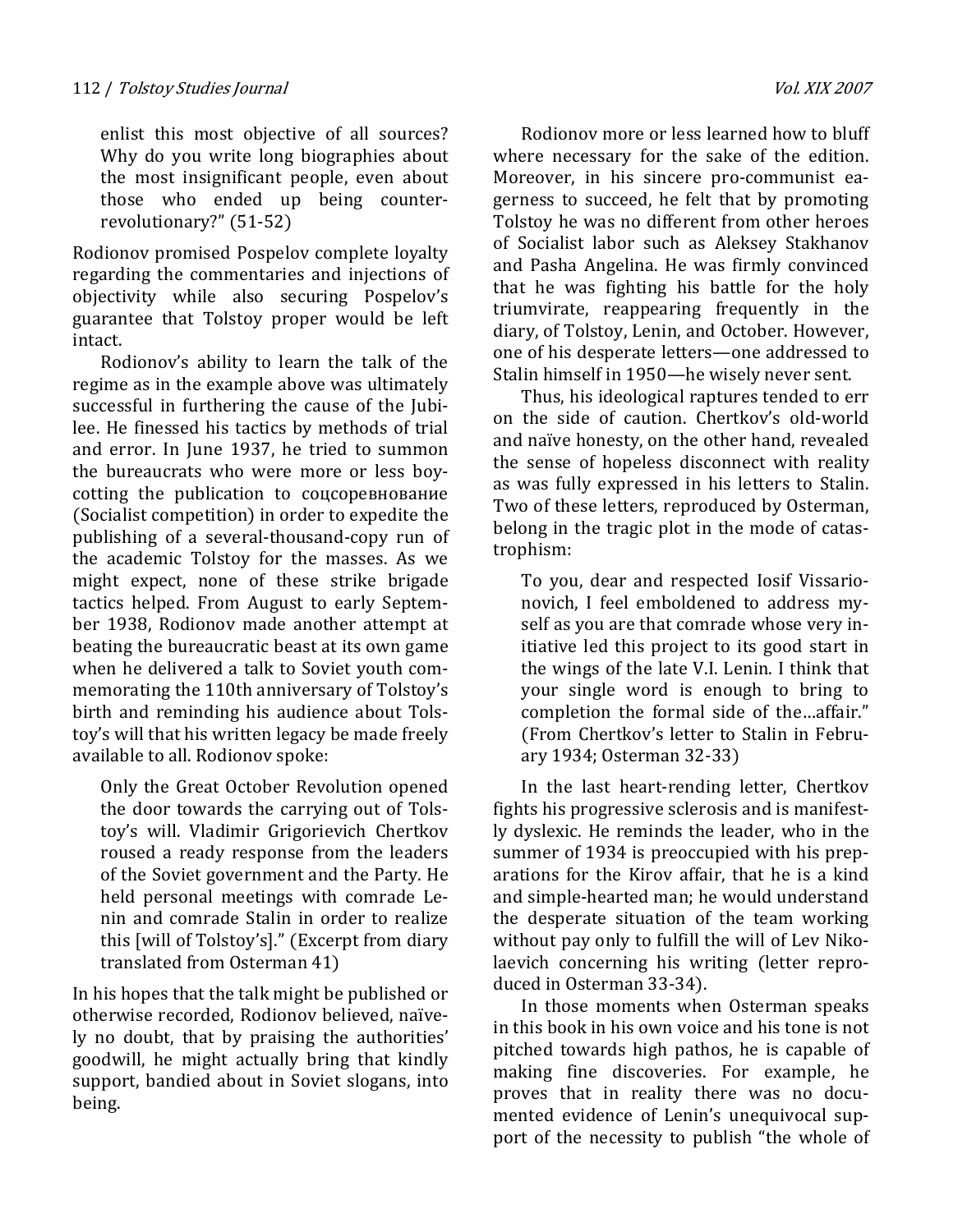Tolstoy." Apparently, Rodionov was skillful enough in promoting the myth that the Jubilee was little less than Lenin's brainchild, and he was able to translate this myth into real contractual stipulations in all versions of the contract from 1928 through 1954. Osterman likewise is strong in presenting the positive role of front-row Soviet writers and the darlings of literary nomenclature (Aleksey Tolstoy before the war and Aleksandr Fadeev and Mikhail Sholokhov after the war) in supporting Rodionov (rather narrow-mindedly in the case of the latter two). With all that, Osterman's book is neither a comprehensive nor a comprehensible summary of the Jubilee history. It is something else and something more. A good half deals with Tolstoy only minimally. The author's own shadow hovers over his strange narration ever so strongly in his almost Gogolian apostrophes to the reader who is invited, through Rodionov's diary, on a tour of Russia's recent past. Osterman also figures fleetingly, like a гоголь (fop) taking a sneak stroll in the story of his eponymous author, in Rodionov's retold diary. In it, in the entries somewhere in the early 1950s, "Leva Osterman" reads from his confession to Nikolai Rodionov and his wife, or has dinner with the Rodionovs in a family picture placed

surreptitiously on page 146. Chapter 6, "Родионовский дом" (The Rodionov Home 135-56) is almost completely focused on Osterman's personal friendship with Nikolai Sergeevich and Natalia Ul'rikhovna, his adopted матушка (little mother). The most enigmatic in the book's message and structure is the seemingly uncalled-for appearance, at the end, of Osterman's synopsis "Religious and Social Views of L.N. Tolstoy after 1879" (Религиозные и общественные взгляды Л.Н. Толстого после 1879 г. [реферат]).

Osterman dedicates about fifty pages to "thoughts and sayings of Tolstoy" after 1879 from the Jubilee, listed thematically rather than chronologically. The compiler of quotes explains in a short preface that he "abstained from his personal commentaries and especially

from extrapolating Tolstoy's views towards the analysis of contemporary reality—this opportunity is reserved for the reader" (252). The two larger categories under which Osterman assembles Tolstoy's quotes are obvious, "God and Man," and "Man in Society." So are the shorter chapters within each of the two categories, which include captions on Christian teaching and the possibility of social life without a state. At the end of this synopsis, which is little different from the conscientious longhand of a Ph.D. student getting ready for the writeup of his dissertation, only typeset and bound in a volume, we notice the date: May 27, 1984. Apparently, the date when Osterman completed his synopsis (1984) was meaningful for him in 2002 as the date he completed his account of the "battle for Tolstoy" and could invite readers to analyze post-1879 Tolstoy from the reality of 2002.

#### On the methods of good толстоведение (meditations about Osterman)

The enigmatic synopsis makes it necessity to address the genre and impetus of Osterman's толстоведение. It does not seem entirely right to discuss the issue in terms of the merits or defects of Osterman's scholarship; I would rather examine whether Osterman's book may be symptomatic of Tolstoy's reemergence as something *more* than rediscovery, at a propitious historical moment, of the celebrity already immortalized in a rigid canon. Osterman's толстоведение appears to be part of a growing trend. The grassroots пушкинистика of the twentieth century helped its practitioners and readers survive the horrors of life without freedom at home or without native tongue in emigration. The emerging grassroots investigative reporting on Tolstoy in book clubs, on New York Times blogs, on Russian and American TV, and in "amateur" scholarship should alert us to the proliferation of a new obvious tendency: Namely, Tolstoy is in sync with our moment in history as almost never before. We have begun to look to Tolstoy for solutions to the unsolved problems and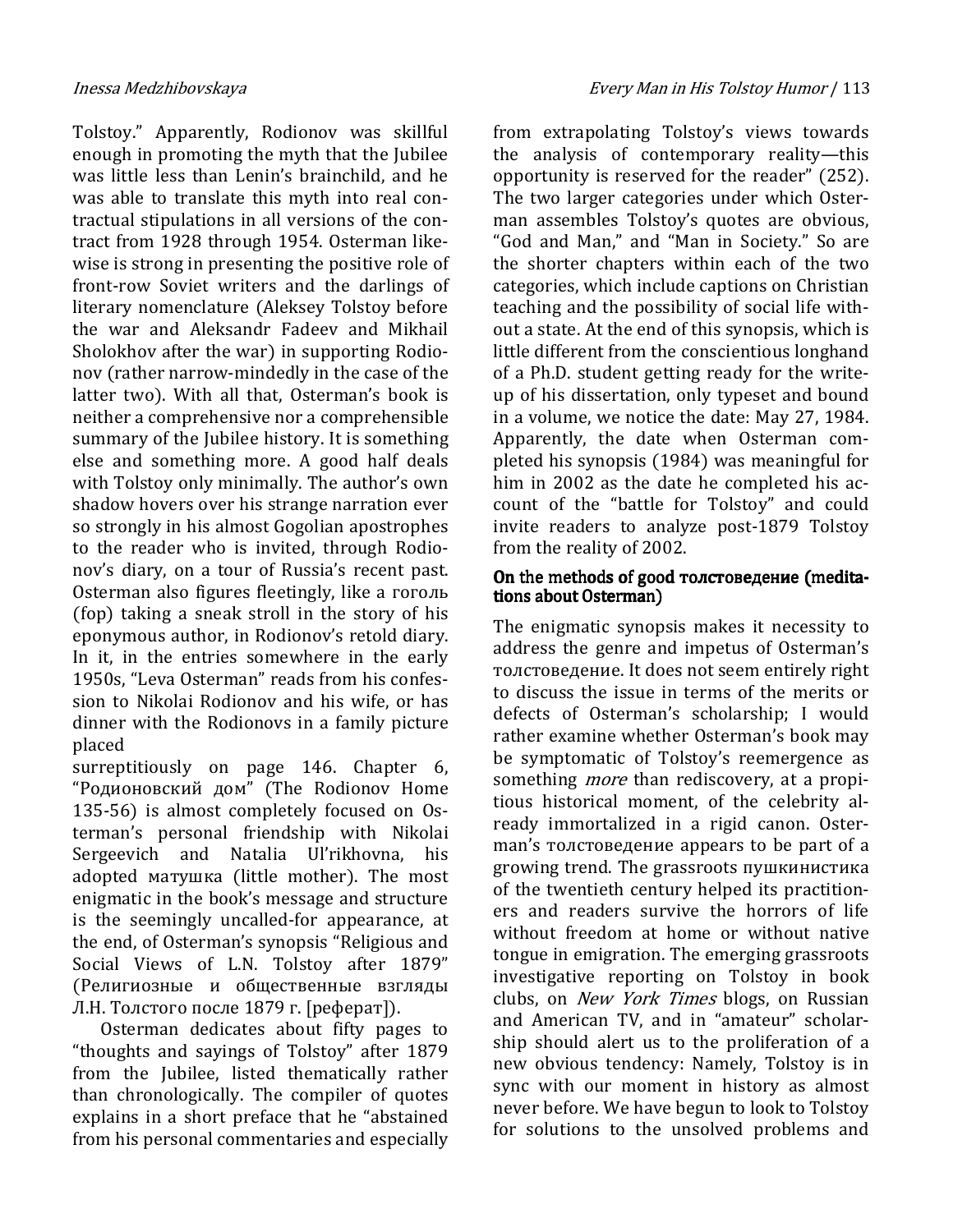blind alleys in our own biographies of the twentieth century; and we look to him again to provide us with guidelines for life in a thoroughly problematic new millennium.

I suggest that the reason Osterman presents the history of the first sixty years of the last century through the prism of Rodionov's personal diary (which was intimately connected with Tolstoy) and finishes the book on his own short writings on Tolstoy's religious views may stem from the same impulse. Osterman's impulse coincides with our current urge to experience history through personal and vital records, archives, and museum items. We devour personal testimonies of the survivors and the perished, composed during refugee transits or hidden in concentration camps. Only at the end of his life, it seems, did Rodionov realize the potential importance of his lifelong endeavor, of those twenty-six diaries and notepads, with symbolic gaps between 1928 and 1937, which Osterman partly reproduced in his book on Tolstoy. Perhaps the fateful, chilly ironies of historical coincidence mesmerized Rodionov. Having just finished his work on volume 13, the variants of *War and* Peace, he attended the famous march of German POWs through the streets of Moscow in July 1944. We learn from his diary that towards the end of his life—once the battle for the Jubilee was more or less won—Rodionov transferred his attention to literary memoirs by such masters of the genre as Teleshov, Pecherin, Gershenzon, and certainly Prishvin, whose archive he was combing though in the 1950s.

The tremendous emotional power of personal experience and the immediacy of its expression, as well as its ability to break free from the dead circle of finality that encloses such experience once it is removed by the passage of time, is fully rendered in Rodionov's diary. I have hardly read a stronger and nobler expression of lucid grief from a parent who lost both his sons in the war. Rodionov's sons Sergey and Fyodor both went missing in action: Sergey in 1941 and Fyodor less than a month before the end of hostilities in April 1945, apparently in an ambush set by Ukrainian nationalists near Lviv/Lwów. Tolstoy came to the rescue:

I keep thinking about Tolstoy. What would he do? What would be his attitude to war, to all that we have endured? Tolstoy, the great patriot, Tolstoy the great humanist…They say: How about his nonresistance to evil? His anti-militarism and conscientious objection…There is no contradiction! 'Non-resistance' is a result of man's spiritual struggle with himself, with all those base and bestial instincts in his human personality." (Rodionov's Diary in Osterman's book 109)

When he resumed his work on the Jubilee in 1944-47, still nourishing hope of at least one son's return, Rodionov dared to disagree with Tolstoy. In 1947, Rodionov and Natal'ia Ul'rikhovna went to the reopened Tretiakov Gallery. They sobbed in front of Kramskoy's "Безутешное горе" (Inconsolable Grief) and in front of Repin's "Не ждали" (They Didn't Expect Him). Says Rodionov: "L.N. was not right when he wrote about "They Didn't Expect Him" that it was 'no good.' This must be because he never expected anyone. But I was all turned inside out and saw this at night in my sleep. As well as Kramskoy's Christ and his (portrait of) Lev Nikolaevich himself" (123- 24). Such subtle and painful disagreements with Tolstoy strongly recall Lydia Ginzburg's corrections of Tolstoy's attitude to vegetarianism and death itself in her *Blockade Diary*: "Death leaving no trace of life. The cat licks the plate clean. … Not all like Ivan Ilich. Not like Lev Nikolaevich Tolstoy. But life was slowly beginning to ooze glimmering through the torpor, its desires intact, and with it the wish to live, the readiness to risk death" (102).

In one typical summing-up entry at the end of his life, Rodionov drew up his unofficial will appointing Lev Osterman to serve as his literary executor and entrusting to him the publication of his diary (on the condition that at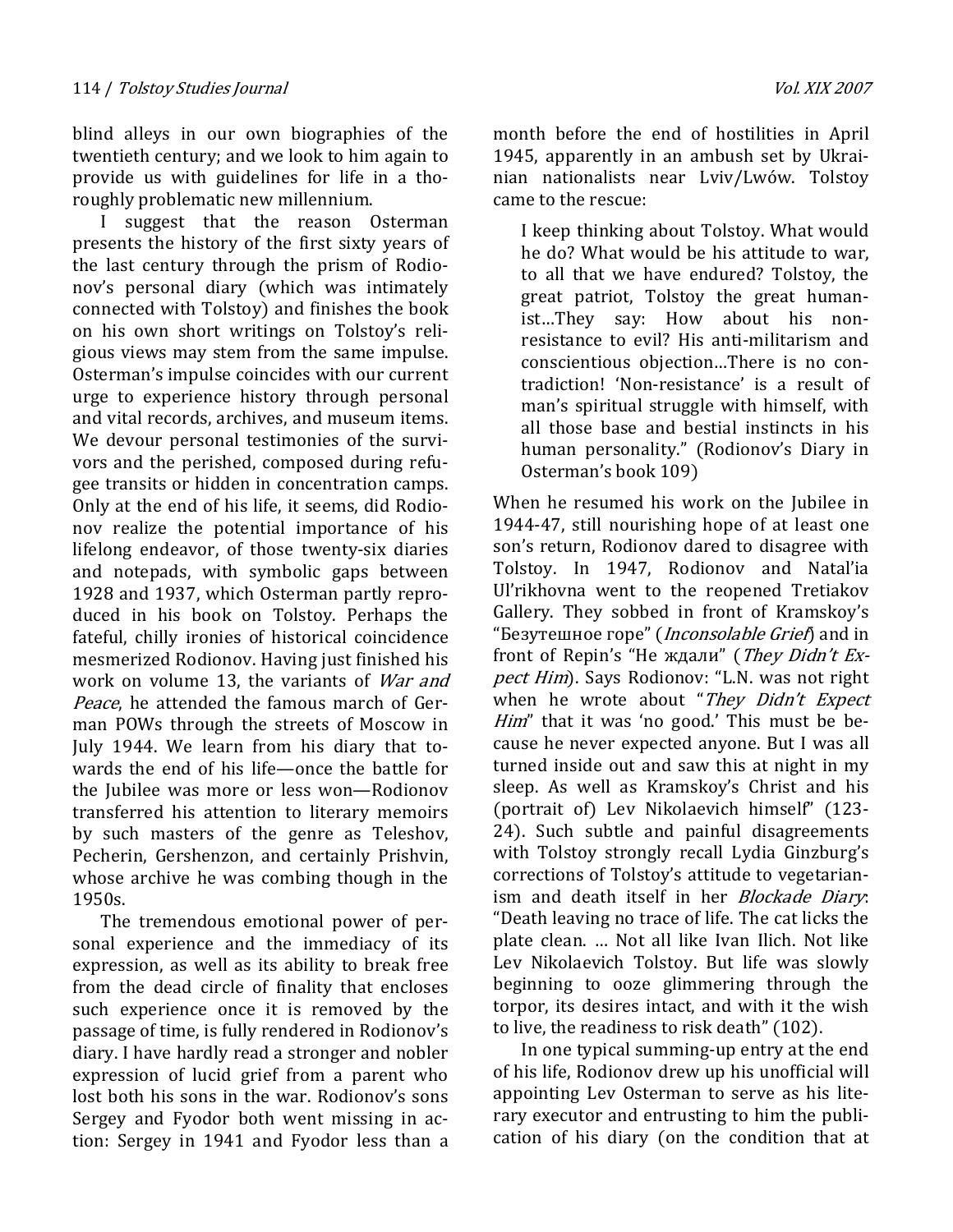least thirty years would have elapsed after his death). In this sense, Сражение за Толстого is a partial fulfillment of Rodionov's will. Rodionov's diary has not been published in full, but Osterman's book is a threefold tribute nonetheless: to the whole Jubilee team, to Nikolai Seergeevich Rodionov and his family, and to Osterman's own sense of Tolstoy, in great measure thanks to his friendship with the

Rodionovs. Why Osterman and who is he? Lev Abramovich Osterman was a school friend of Nikolai Rodionov's elder son, Sergey. The newfangled lieutenant with a thirst for humanitarian culture and respect for the old intelligentsia survived the war only because his elite technical unit was kept in the rear for special training: learning how to operate, fix, and fly the new generation of aircraft. Lev Osterman and the orphaned parents Rodionov adopted each other. Osterman described his spiritual discipleship with the Rodionovs most fully in the chapter "Уроки доброты" (Lessons of Goodness) of his latest book, Течению наперекор. Примечательные события долгой жизни (Against the Current. Curious Events from a Long Life).

Other than a young Jewish Muscovite whose sketchy silhouette transpires dimly in Сражение за Толстого who exactly is Osterman? If you have not read *Течению* наперекор, which is Osterman's critical autobiography, the answer will remain unknown. The author was born in 1923 in Moscow. His military training during the war permitted him to join various scientific labs in unrelated disciplines as he was completing his thesis in the Physics Department at Moscow State University. He work on turboelectric jets caught the eye of Petr Kapitza, but Osterman was possessed with a spirit of adventure and chose to work at the Institute of Geophysics of the Academy of Sciences. He later became involved in experimental procedures on nucleic acids and designed equipment for one of the first important biotechnological tests in the Soviet Union. Osterman is a recognized, world-class

authority in biotechnology and the author of the multivolume Methods of Protein and Nucleic Acid Research, published by Springer-Verlag in 1984.<sup>1</sup> Osterman's cumulative growth into one of the leading experts from the non-existent, partially banned, poorly equipped or just only emerging scientific industries in his country was apparently difficult to understand for his Western peers. It appears that Osterman made some bad decisions, devoting only two and a half pages in one of his volumes to isotochophoresis and failing to cite the existing Western authority on the topic. An Italian colleague from Milan, who did not understand that it was sometimes impossible to procure the latest scientific journals from the West, wrote in his review: "What about Neuhoff's school in Göttingen? Or the Japanese? It might be a good pretext for them to invade Russia again, Lev Abramovich." The same reviewer also wondered if one person could indeed write all three volumes—for such breadth and scope were unfamiliar for highly specialized scientific traditions of the West (or, as it turns out, the Far East as well) (Righetti 69-70).

Major libraries also experience a crisis of identity when cataloguing Osterman's books correctly: L. Osterman, Lev Osterman, Lev A. Osterman, and Lev Abramovich Osterman are one and the same author. The same person who wrote the award-winning *Methods*, Сражение за Толстого, and Течению наперекор (2004) also wrote Интеллигенция и власть в России (1985-  $1996$ ) (2000), as well as works on Athenian democracy (1990) and Roman history (1997). The eighty-five-year-old retired scientist and "amateur" толстовед is not slowing down. In a recent issue of The Futurist, we can read Osterman's opinion piece proposing "a political system free of shortcomings of traditional democracy" with legislative powers handed over to the Solon-inspired Areopag—a board of "forty most esteemed." In his exciting intellectual autobiography of a Soviet scientist one that reads as well as Solzheitzyn's  $B$  *kpyre*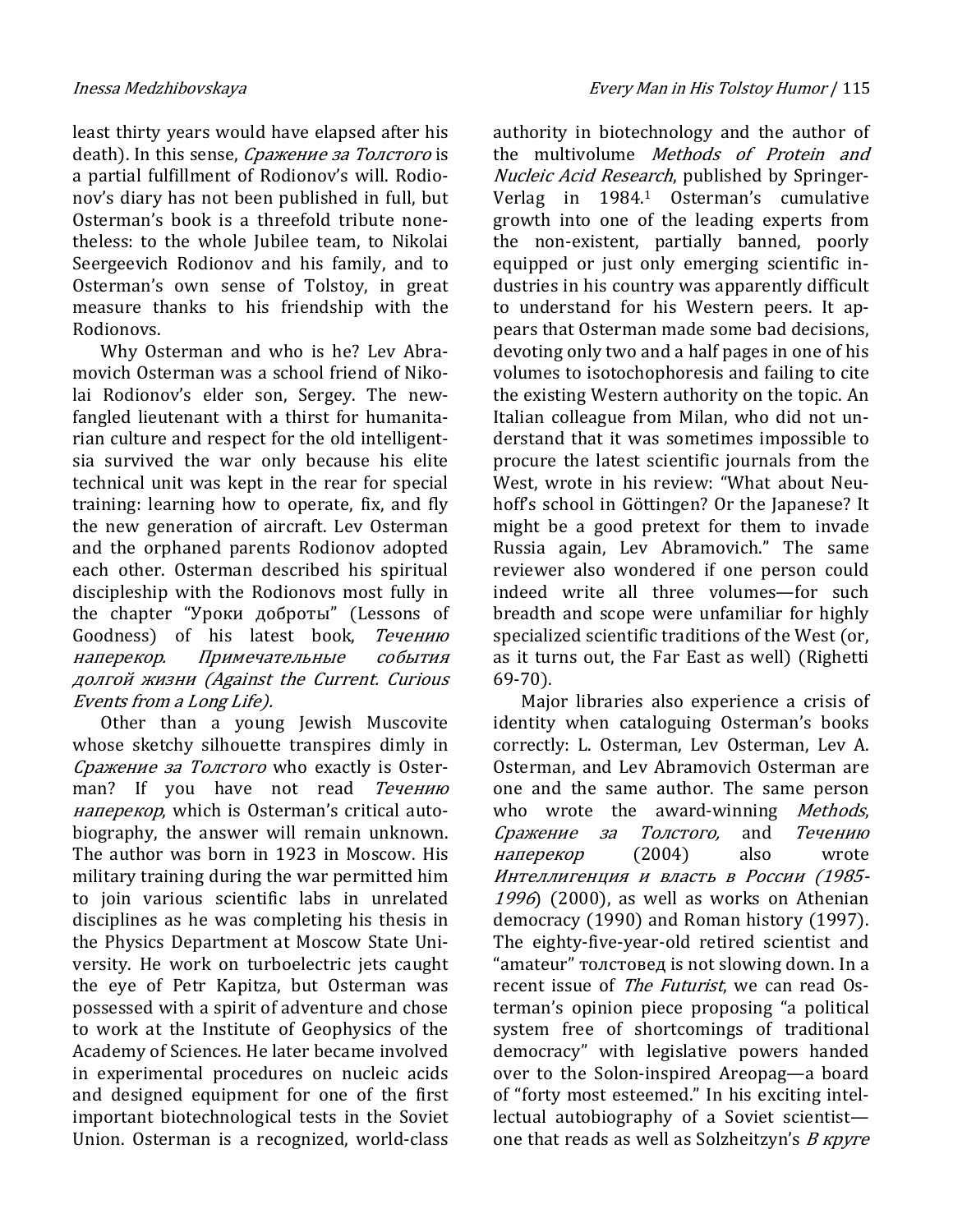первом (First Circle) and Kaverin's Открытая книга (Open Book)—Osterman tells us the story about his path to Tolstoy and towards writing non-scientific nonfiction through Rodionov. Around the time when Methods came out in 1984, Osterman made friends with the renowned hero of semi-dissident Soviet intelligentsia, the historian Natan Eidelman. Eidelman's work on the Decembrists brought back memories on *War and Peace*, his teacher Rodionov, and the desire to reconnect with Tolstoy.

Osterman retired from his job and began daily visits to the reading room of the Tolstoy museum in Moscow which housed all of Rodionov's Jubilee. After many months at the Museum and the Lenin Library (and 1150 pages of longhand notes), Osterman's synopsis of the Jubilee explaining Tolstoy's religious outlook was ready. The synopsis laid the foundation to Osterman's truth searching through Tolstoy. Tolstoy brought him to Solon, and Tolstoy's popular retellings of Herodotus and the life of Socrates led Osterman to write scenes from Roman history. After that he was ready to contemplate the fates of the intelligentsia and democracy in the rapidly changing Russia. Сражение за Толстого and Течению наперекор were the two remaining links that Osterman needed as he again resorted to Tolstoy and Rodionov to explain his life and his place in history.

In all of his non-scientific books, Osterman speaks with, and on behalf of, a very specific reader. He turns to the disappearing intelligentsia or to public intellectuals like himself for inspiration and response and does so in great measure thanks to Tolstoy. The editorial decision that Osterman made in putting together his emotionally riveting works on Tolstoy, Rodionov, and himself may be found in his other monographs, for example, in Интеллигенция и власть в России (1985- 1996), which came out in 2000. Being his first published work of non-technical nature, the book integrates clippings from Soviet and then Russian papers and journals, television interviews, media releases analyzed and discussed at home with his family and friends, in lonely diary ruminations, and in letters to his son to account for his life and opinions in the decade when Soviet civilization died. In one such letter of June 7, 1993, Osterman explains his inspirations for writing in a popular-biographical style and communicating with his like:

For me this selective group (selected through literature perhaps) is the Russian intelligentsia (from the ranks of nobility and mixed estates) and their heirs of our time. There is no other such intelligentsia in the whole world. No other country (in all of its social strata!) but the hapless Russia has brought up this selfless compassion, this pain for all those who are oppressed, this well-disposed attitude of altruism as the original premises of their being. … My great fortune was to gain entrance into this cohort through the Rodionov family. The belonging to this group is not tightly tied with education. Nikolai Sergeevich did not graduate from the university (he was expelled for freethinking), while "little mother" only graduated from the Bestuzhev Courses for Women. (Интеллигенция 260)

Osterman is only interested in those who belong to this special core of public generosity and inner nobility and display unobtrusively in their everyday behavior their readiness for historical martyrdom. At the end of his last book, Течению наперекор, Osterman calls himself a chronicler of their spirit rather than man of letters:

All that I knew more or less well from documents and testimonials of ancient authors, from the diaries of L. N. Tolstoy and from my dear teacher Nikolai Sergeevich Rodionov, as well as from my own personal memoirs, observations, and diaries—all this I have included in my book in the humanities. I am happy that I was able to repay my debt to the Rodionov family which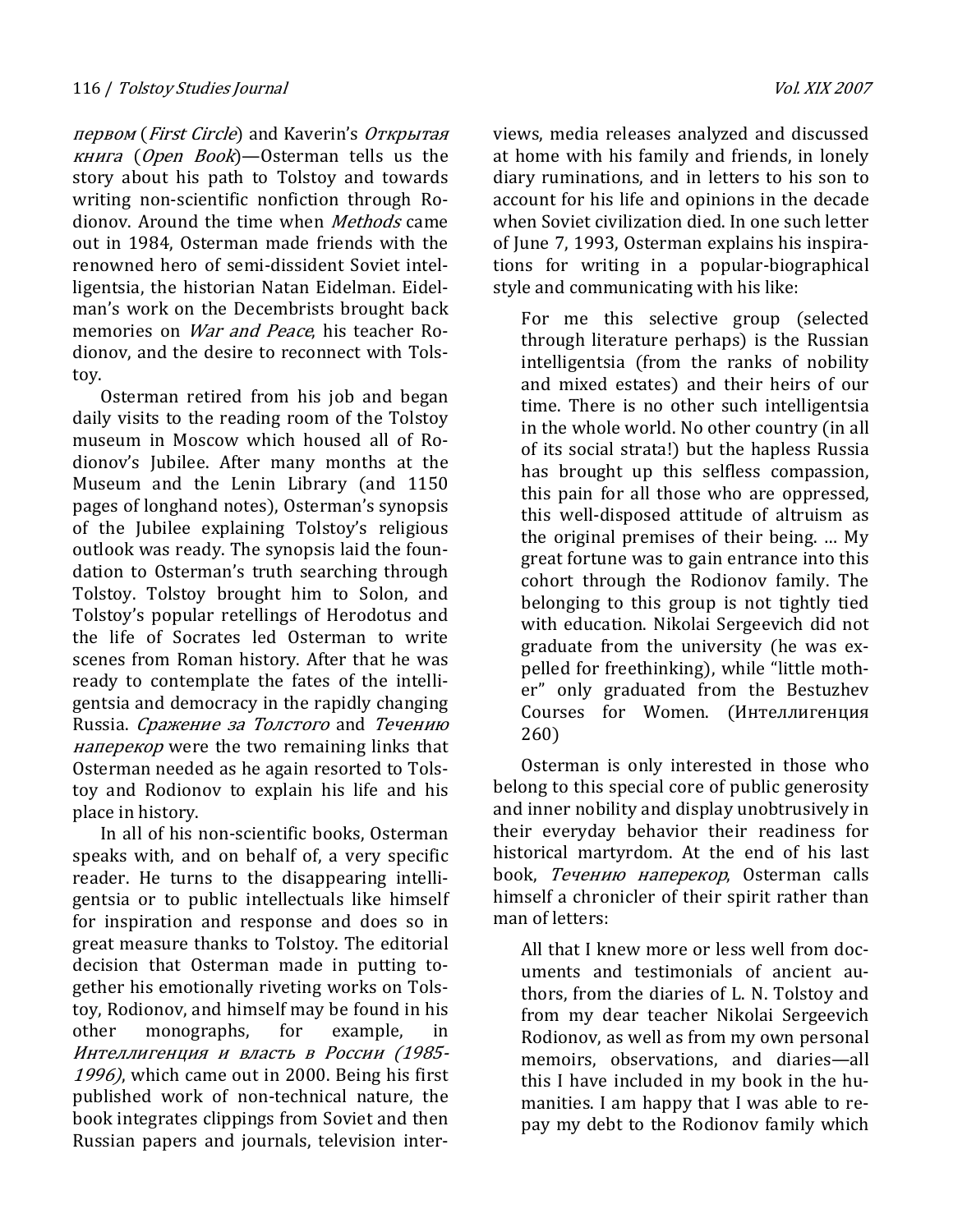has played such an enormous role in my life. It is with them that I was able to gain access to the ethical tradition which starts with Socrates and Seneca and continues through Tolstoy. I believe that thousands of readers will observe this tradition on my books. (426)<sup>2</sup>

Though it takes him several approaches, or perhaps thanks to his unorthodox method, Osterman alerts us to some disturbing gaps in our professional service. The non-academic community fulfills debts to our collective memory of Tolstoy better than do we. Osterman reminds us that we have overlooked a chance to write a solid analytical assessment of the Jubilee history, that we have overlooked Rodionov's diary, and that we have not shown our marks of respect to this extraordinary man, or to Chertkov for that matter. Chertkov's biography and critical edition of his essays and letters, as well as a complete publication of Rodionov's diary in Russian and English with detailed commentary, would be most welcome.

The Rodionov volume should have included an introduction paying tribute to Rodionov's fine scholarship on Tolstoy. Apart from the Jubilee, Rodionov's work on Tolstoy includes this partial list. In one of the moments when the Jubilee faltered, Rodionov published Tolstoy's diaries and notebooks for 1910 (Дневники и записные книжки). After the war, he published what is now a bibliographic rarity, a commented text of *War and Peace*, a result of his research during the war (Война и мир). Also after the war, Rodionov completed two volumes on Tolstoy's life in Moscow (Л.Н. Толстой в Москве and Москва в жизни и творчестве Л.Н. Толстого; the second  $(1958)$ a revised edition of the first (1948).)

Of course, Rodionov had reasons other than merely political to withhold his diary from immediate publication. Like most diaries, his as well documents uneasy moments such as those of bad blood between himself and Gudzii: The latter basically stole Rodionov's book contract. Rodionov was deeply hurt. He

described his wound years later when an invitation, spearheaded by Tolstoy's heirs abroad, to attend international congress in Italy arrived in 1958, and only Gudzii apparently was let out and traveled. These customary academic feuds are now history and have a right to enter the lore of толстоведение just like Lydia Ginzburg's mordant wit from her Записные книжки (Notebooks) or Jakobson's speech rejecting Nabokov have become part of the fröhliche Wissenschaft that we call our profession. We have arrived at a point when толстоведение is old and rich enough to deserve a history of its own. A nice series within this history should be written on the idiosyncratic destinies and biographies of those who have dedicated their lives to Tolstoy.

In this sense, Lev Osterman teaches us a great lesson about the return of the open diary and public intellectual culture to debates about Tolstoy. The author of Мысли на каждый день (Thoughts for Each Day) and Круг чтения (Circle of Reading) would have approved of this new tendency of a naked chronology of the soul written in the form of a historical blog.

## **Notes**

1. The English translation came out in 1984. The Russian originals were sold out completely.

2. The text as quoted occurs only in the electronic edition of the book.

## **Works Cited**

- Ginzburg, Lidiya. Blockade Diary. Trans. Alan Myers. London: The Havrill Press, 1984.
- Osterman, Lev. "Ability to Establish, in Our Day, a Rational, Just, and Effective Political System." 3 Oct. 2007. <http://www.wfs.org/Sept-Oct07%20files/Lev\_oster.htm>
- Остерман, Лев. Интеллигенция и власть в России (1985-1996). Москва: Гуманитарный центр Монолит, 2000.